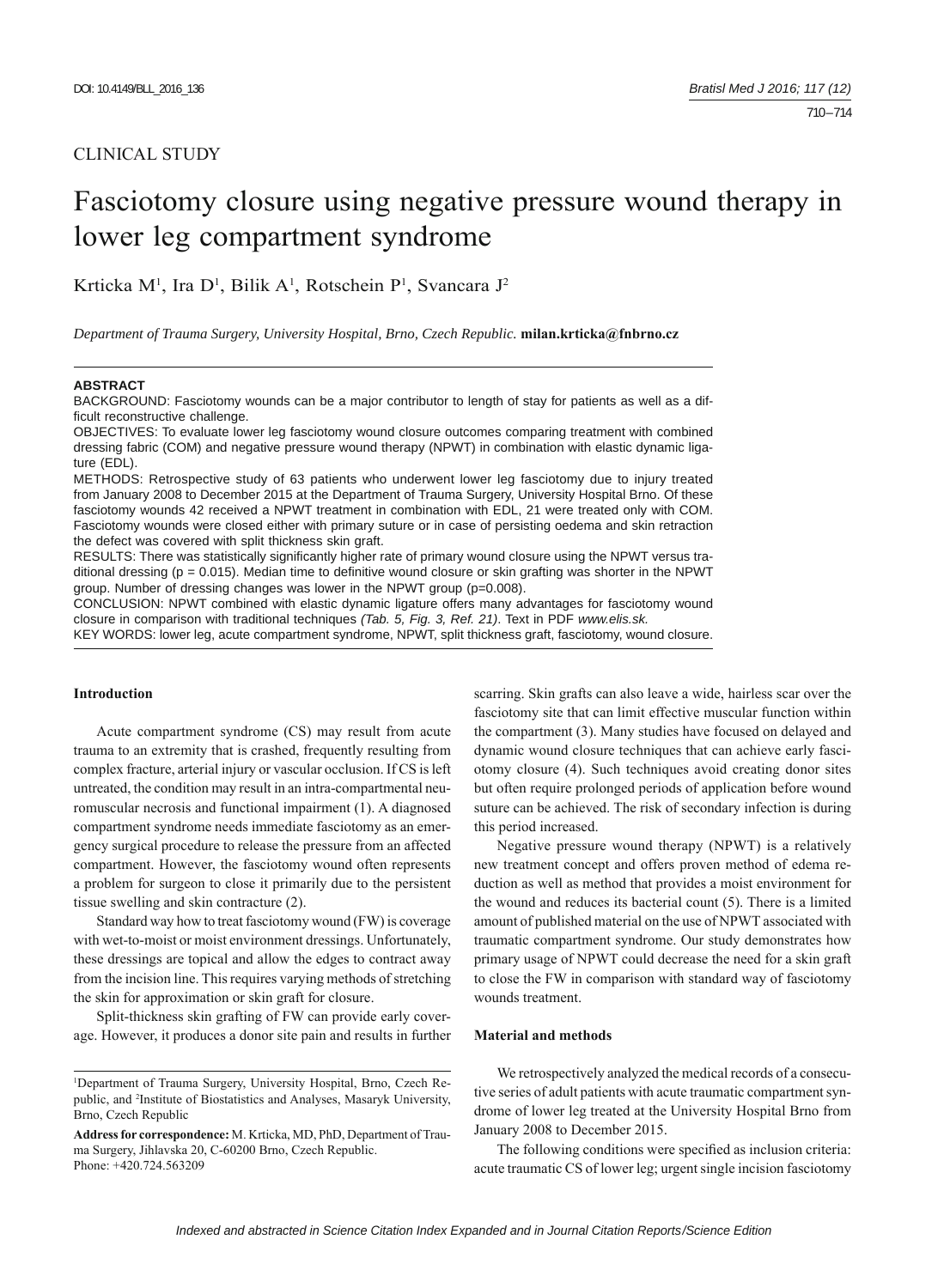

**Fig. 1. Single incision fasciotomy of lower leg in patient with acute traumatic compartment syndrome.**



**Fig. 2. Fasciotomy wound covered by combined dressing fabric (COM).**



**Fig. 3. Fasciotomy wound covered by negative pressure wound therapy in combination with elastic dynamic suture.**

(procedure was done up to 2 hours from making a diagnosis (6)), temporary cover of FW by NPWT or by combined dressing fabric (COM) until definitive wound suture or dermo-epidermal (DE) grafting of skin defect; follow-up was a minimum of 1 month after successfully treated FW. Exclusion criteria were following: primary DE grafting of FW straight after fasciotomy; contemporary vascular lesion of injured lower extremity; patient´s transfer to other hospital during fasciotomy wound treatment.

Patients were divided into 2 groups. Control group (CG) – patients with standard single incision fasciotomy of lower leg due to acute traumatic compartment syndrome (Fig. 1), COM was applied on FW (Fig. 2) in the operating room, and changed on postoperative day 2 and every 2–3 days thereafter until fasciotomy wound was step by step sutured or covered by DE graft (in case of impossibility of complete wound suture because of persisting soft tissue swelling or wound edges contraction). Study group (SG) – patients with standard single incision fasciotomy of lower leg because of acute traumatic compartment syndrome, COM was applied in the operating room, and replaced by NPWT in combination with elastic dynamic ligature (EDL) on postoperative day 2 (Fig. 3). EDL was applied according to the method described by Schmidt (7). NPWT was set up on intermittent mode using 125 mm Hg of sub- atmospheric pressure. Subsequent surgical dressing changes (with sequential re-suturing) followed after each 3–5 days. Only NPWT with EDL were used to cover FW until it was step by step sutured or covered by DE graft (in case of impossibility of complete wound suture because of continued soft tissue swelling or wound edges contraction).

Data collected for this study included basic demographics, smoking, diabetes history and Injury Severity Score (ISS). We also collected data about injury mechanism, fracture type and associated injuries. Main recorded data were: wound closure type (suture / DE graft), time to definitive wound suture or split thickness skin grafting coverage, number of dressing changes, intra-compartmental muscular necrosis, development of infection, wound dehiscence and fibularis nerve complications. Patient was diagnosed as having an infection when clinical symptoms (purulent secretion from the wound, erythema, fever etc.) were present and laboratory data (elevated CRP, positive bacteriology swab) documented infection.

Variables are described by absolute and relative frequencies and differences between control and tested group were tested by Fisher exact test for binary variables and by Mann-Whitney U test for continuous data. The results were considered statistically significant at the level of alpha  $< 0.05$  in all applied analyses. Analyses were performed using IBM SPSS Statistics 23.0.0 (IBM Corporation, 2013).

## **Results**

One hundred and five patients were enrolled into this study, inclusion criteria met 63 patients. Twenty-one patients were enrolled to the control group, whereas 42 patients were enrolled to the study group. Fifty-three males and 10 females entered the study. Patients ranged between 18 and 81 years in age with a mean of 39 years in SG and 43 years in CG. There was no significant difference between the groups regarding age or sex. Forty-nine percent of our patients were smokers with a similar distribution between both groups. Only 6 patients had diabetes, 2 of them were in CG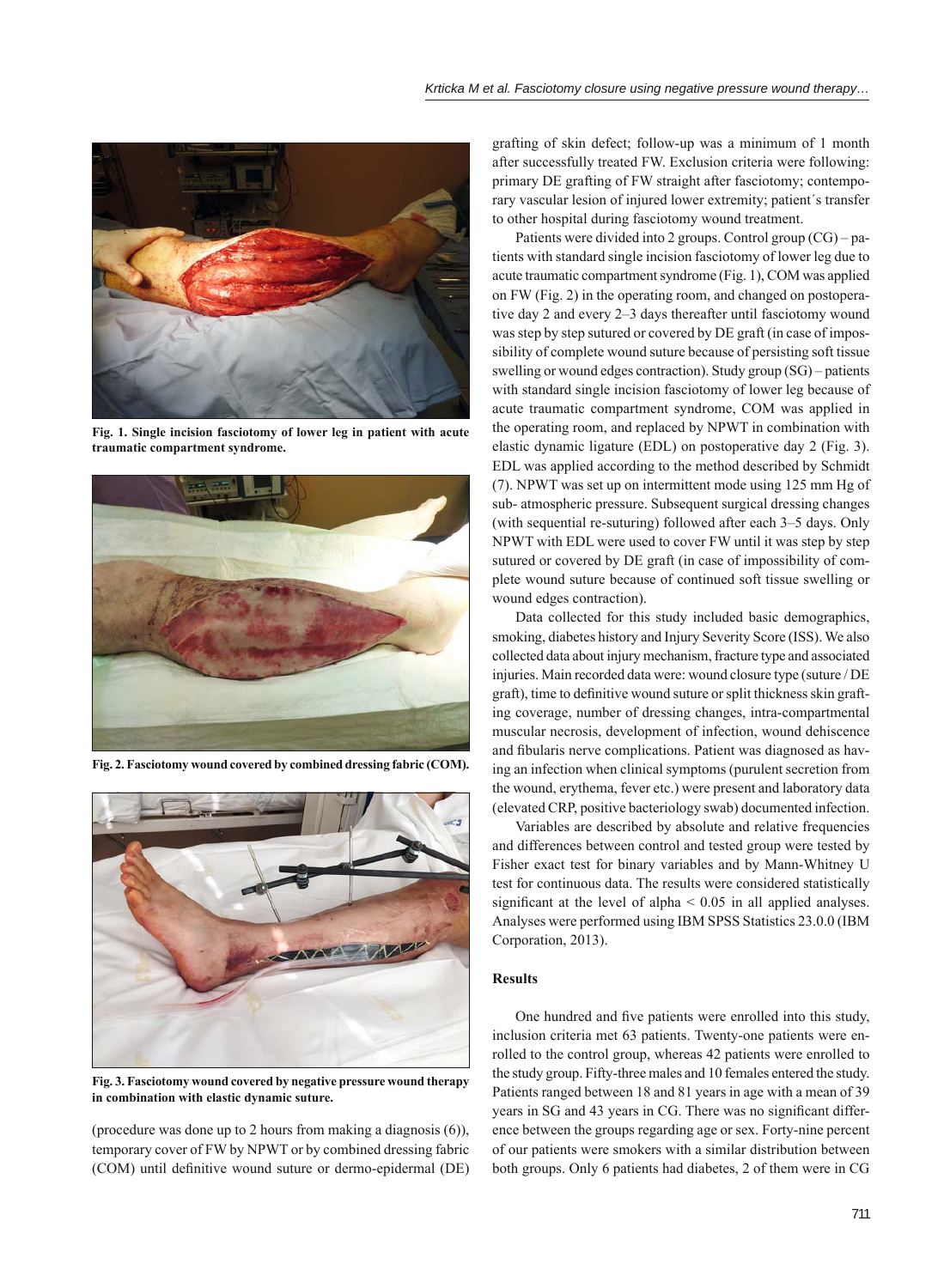## 710 – 714

#### **Tab. 1. Patient data.**

| Patient data                               | $CG (n = 21)$ | $SG (n = 42)$ | р     |
|--------------------------------------------|---------------|---------------|-------|
| Male; $n$ $\left(\frac{9}{6}\right)$       | $17(81.0\%)$  | 36(85.7%)     | 0.917 |
| Female; $n$ $\left(\frac{9}{6}\right)$     | $4(19.0\%)$   | $6(14.3\%)$   |       |
| Smoking; $n$ $(\%)$                        | $9(42.9\%)$   | $22(52.0\%)$  | 0.595 |
| Diabetes mellitus; $n$ (%)                 | $2(9.5\%)$    | $4(9.5\%)$    | 1.000 |
| Injury Severity Score;<br>diameter (range) | $21.1(9-57)$  | $20.0(9-57)$  | 0.917 |

 $CG = control group, SG = study group$ 

and 4 of them in SG. There were also no significant differences between both groups. Injury Severity Scores were similar between the groups with a mean of 21.1 for controls and 20 for study group patients. Patient data are summarized in Table 1.

All patients had injury resulting from high-energy mechanism. The mechanism of injury is presented in Table 2 and there were no significant differences.

Fracture of ipsilateral lower extremity was present in 19 patients in CG and in 37 patients in SG. In some cases, 2 fractures were present in the same patient. 3 patients had dislocation of the knee. Localization and sum of the fractures and knee luxation are presented in Table 3.

The decision to perform fasciotomy was based on suspicion or presence of clinical symptoms of CS in all patients. The timing of fasciotomy with respect to associated extremity injury was variable. In sixty-seven percent of cases ( $n = 42$ ), fasciotomies were performed during the fracture fixation, where findings before operation or in theatre indicated an impending compartment syndrome. Thirty-three percent  $(n = 21)$  of fasciotomies were performed after fracture fixation. The mean time to fasciotomy following initial traumatic injury was 33 hours (35 hours in SG and 31 hours in CG). There were no significant differences between both groups, data are summarized in Table 4.

The median time from single incision fasciotomy to wound closure for CG was 17 days compared with 11 days in TG. The difference between both groups was not statistically significant (p  $= 0.136$ ). Mean number of dressing changes in CG was higher (6) compared to  $SG(3)$ . The difference was statistically significant (p  $= 0.008$ ). Forty-eight percent of fasciotomies (n = 10) in CG were covered with DE graft because of impossibility to make a suture with respect to persisting muscle swelling and wound margin retraction, whereas in SG only 17 % ( $n = 7$ ) of fasciotomies were closed by DE graft, remaining fasciotomies were sutured. The difference between both groups was statistically significant ( $p =$ 0.015), data are summarized in Table 4.

Number of infectious complications of fasciotomy wounds was similar in both groups. Wound infection was present in 3 patients (14.2 %) in CG and in 4 patients (9.5 %) in SG. All of these patients were successfully treated with antibiotics and standard surgical therapy. Muscle necrosis because swelling and muscle ischemia were present in 6 patients (28.6 %) from CG and in 3 patients (7.1 %) from SG. The difference between both groups was statistically significant ( $p = 0.049$ ). Osteomyelitis of fractured bone in lower leg with developed CS was diagnosed in 1 patient, proximal tibial fracture from CG and in 2 patients with proximal tibial and tibial shaft fracture from SG. Data with infection complications are presented in Table 5. All patients with osteomyelitis were treated with prolong antibiotic therapy and with repetitive surgical debridement.

#### **Discussion**

Acute CS is a severe medical condition. The most effective therapy is an early diagnosis and early treatment. Diagnosis of the CS should be based on clinical symptoms and measuring the intra-compartmental pressure. Various techniques and devices for

#### **Tab. 2. Mechanism of injury.**

| Mechanism of injury                         | Total $(n=63)$ | Group       |              |       |
|---------------------------------------------|----------------|-------------|--------------|-------|
|                                             |                | $CG (n=21)$ | $SG(n=42)$   | Ď     |
| Motor vehicle crash                         | $5(7.9\%)$     | $3(14.3\%)$ | $2(4.8\%)$   | 0.323 |
| Pedestrian vs motor vehicle                 | $12(19.0\%)$   | $4(19.0\%)$ | $8(19.0\%)$  | 0.624 |
| Motorcycle                                  | $13(20.6\%)$   | $4(19.0\%)$ | $9(21.4\%)$  | 1.000 |
| Bicycle                                     | $3(4.8\%)$     | $1(4.8\%)$  | $2(4.8\%)$   | 1.000 |
| Crash                                       | $12(19.0\%)$   | $4(19.0\%)$ | $8(19.0\%)$  | 1.000 |
| Fall                                        | $18(28.6\%)$   | $5(23.8\%)$ | $13(31.0\%)$ | 0.768 |
| $CC = \{1, 1, , 1, , C\} = \{1, 1, , , C\}$ |                |             |              |       |

 $CG = control group, SG = study group$ 

#### **Tab. 3. Fracture type.**

|                     | Total $(n=63)$ | Group       |              |       |
|---------------------|----------------|-------------|--------------|-------|
|                     |                | $CG (n=21)$ | $SG(n=42)$   |       |
| Femur               | $6(9.5\%)$     | $2(9.5\%)$  | $4(9.5\%)$   | 1.000 |
| Proximal tibia      | $17(27.0\%)$   | $6(28.6\%)$ | $11(26.2\%)$ | 1.000 |
| Tibial shaft        | $30(47.6\%)$   | $9(42.9\%)$ | $21(50.0\%)$ | 0.789 |
| Pilon               | $5(7.9\%)$     | $2(9.5\%)$  | $3(7.1\%)$   | 1.000 |
| Ankles              | $(1.6\%)$      | $1(4.8\%)$  | $0(0.0\%)$   | 0.333 |
| Dislocation of knee | $4(6.3\%)$     | $1(4.8\%)$  | $3(7.1\%)$   | 1.000 |

 $CG = control group, SG = study group$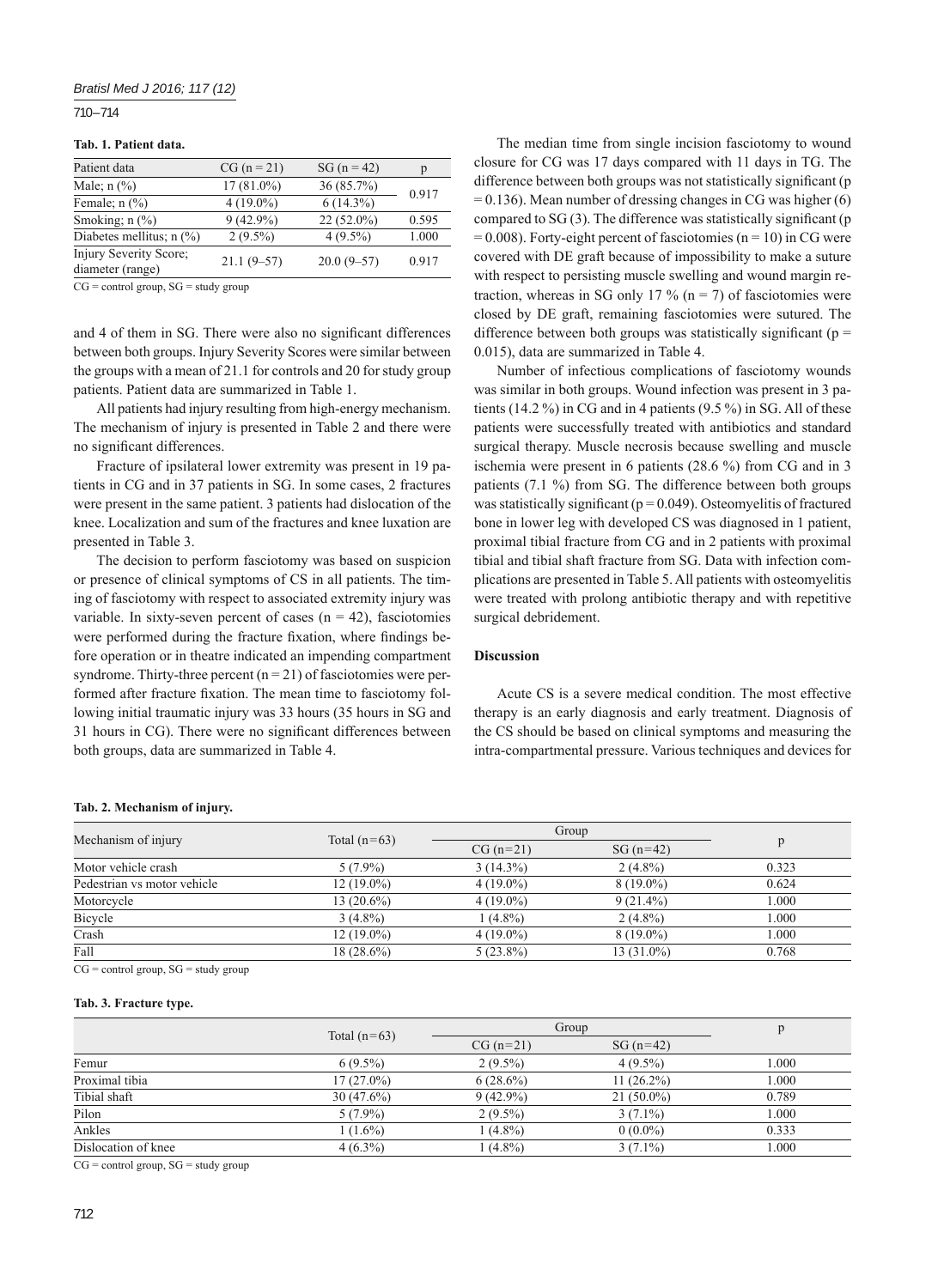| Timing of fasciotomy | Total ( $n = 63$ ) | Group         |               |          |
|----------------------|--------------------|---------------|---------------|----------|
|                      |                    | $CG (n = 21)$ | $SG (n = 42)$ | p        |
| During FF            | 42 $(66.7\%)$      | $16(76.2\%)$  | $26(61.9\%)$  | 0.396    |
| 12 hours after FF    | $4(6.3\%)$         | $2(9.5\%)$    | $2(4.8\%)$    | 0.595    |
| 24 hours after FF    | $10(15.9\%)$       | $3(14.3\%)$   | 7(16.7%)      | 1.000    |
| 48 hours after FF    | $7(11.1\%)$        | $0(0.0\%)$    | 7(16.7%)      | 0.053    |
| Type of FW closure   |                    |               |               |          |
| Suture               | $46(73.0\%)$       | 11 $(52.4\%)$ | $35(83.3\%)$  | $0.015*$ |
| DE Graft             | $17(27.0\%)$       | $10(47.6\%)$  | 7(16.7%)      |          |
| __ _ _ _ _ _ _       |                    |               |               |          |

#### **Tab. 4. Timing of fasciotomy and type of closure.**

 $FF =$  fracture fixation,  $DE =$  dermo–epidermal,  $FW =$  fasciotomy wound,  $CG =$  control group,  $SG =$  study group

#### **Tab. 5. Complications.**

| Type of complication         |                | Group         |               | $\mathbf{r}$ |
|------------------------------|----------------|---------------|---------------|--------------|
|                              | Total $(n=63)$ | $CG (n = 21)$ | $SG (n = 42)$ |              |
| Wound infection              | $7(11.1\%)$    | $3(14.3\%)$   | $4(9.5\%)$    | 0.677        |
| Necrosis of lower leg muscle | 9 (14.3%)      | $6(28.6\%)$   | $3(7.1\%)$    | $0.049*$     |
| Osteomyelitis                | $3(4.8\%)$     | $(4.8\%)$     | $2(4.8\%)$    | .000         |

 $FW =$  fasciotomy wound,  $CG =$  control group,  $SG =$  study group

intra-compartment pressure measurement are reported in the literature. Patients who were enrolled to our study did not undergo an intra-compartmental measuring, because we do not standardly use it. The reason for our approach is a generally accepted rule that diagnosis of CS is based on the surgeon's awareness of this complication and appropriate clinical examination (8). Supporting this approach are also the results of a cohort study with more than 200 patients with tibial diaphyseal fractures, where the use of continuous compartment pressure monitoring did not reveal any differences in outcome and time delay from injury to fasciotomy as compared to clinically examined patients (9).

Another study demonstrated that complication rates and late sequels were similar in alert patients with or without continuous compartment pressure monitoring (10). Once the diagnosis of CS is established, the surgical decompressive fasciotomy should be urgently performed. There are various techniques of lower leg fasciotomy, which include single incision fasciotomy with or without fibulectomy and two incision fasciotomy. The single incision fasciotomy is standardly used in our department in this case and we agree with results of study described by Bible et al. who concluded that the results of fasciotomy techniques mentioned above are similar (11). Primary closure of FW is not appropriate and achieving a delayed primary closure is not always possible. This is caused by the presence of oedema, skin retraction and skin edge necrosis. Split-thickness skin grafting is effective but it results in an insensate and cosmetically unappealing wound and is associated with donor site morbidity (12), (13). Serial dressing changes are needed in traditional moist environment until definitive closure is possible, which puts wound at the risk of infection. Primary coverage with NPWT creates a closed environment which protects the wound from outside infection (14), (15).

Combination of NPWT with using a dynamic method for dynamic skin suture of FW (shoelace technique, elastic dynamic ligature) should be very effective with respect to combination gradual mechanical apposition of wound edges advantages of NPWT.

There are currently few studies in the literature that have performed an analysis of the effect of NPWT on FW closure following acute traumatic lower leg CS. None of these studies have compared combination of NPWT and dynamic skin suture technique for fasciotomy wound closure. On the contrary to relative homogeneity of SG and CG in our study (acute injury, lower leg compartment syndrome, urgent single incision fasciotomy) most published articles compared relatively heterogenous study groups referring to fasciotomy site or the cause of compartment syndrome (16, 17, 18).

Lee et al represented similar concept in patients with necrotizing fasciitis. Authors applied extended NPWT over dermotraction on mean initial open wound area of 658 cm<sup>2</sup> and they gained direct closure in 7 out of 8 patients in a mean time of 16 days (19). These data support our hypothesis that the combination of these two techniques is advantageous, but in our study we had different type and size of FW. In other study of Price at al. it was concluded that application of dynamic wound closure as independent method took slightly longer to achieve wound closure than delayed primary closure methods and had much higher re-operation and complication rate. From this point of view and based on our results of statistically significantly lower frequency of dressing changes in NPWT group compared to control group, it supports the idea of combination of these two techniques (16).

Saziye et al. have reported a decreased FW size after application of NPWT (17). Zannis et al in his study concluded that there was statistically significantly higher rate of primary closure using VAC versus traditional wet to dry dressings (18). These data are also corresponding with our results of statistically significantly lower usage of DE grafts in the NPWT group. Kakagia et al in his prospective randomised study comparing VAC therapy and shoelace technique had mean closure time of FW in VAC group 19 days compared to 15 days in shoelace technique and infection rate was 14 % in VAC group (20). In our study the median time to FW closure was 11 days in NPWT group, which is shorter, with infection rate 14.3 % being the same as in Kakagia study. In the